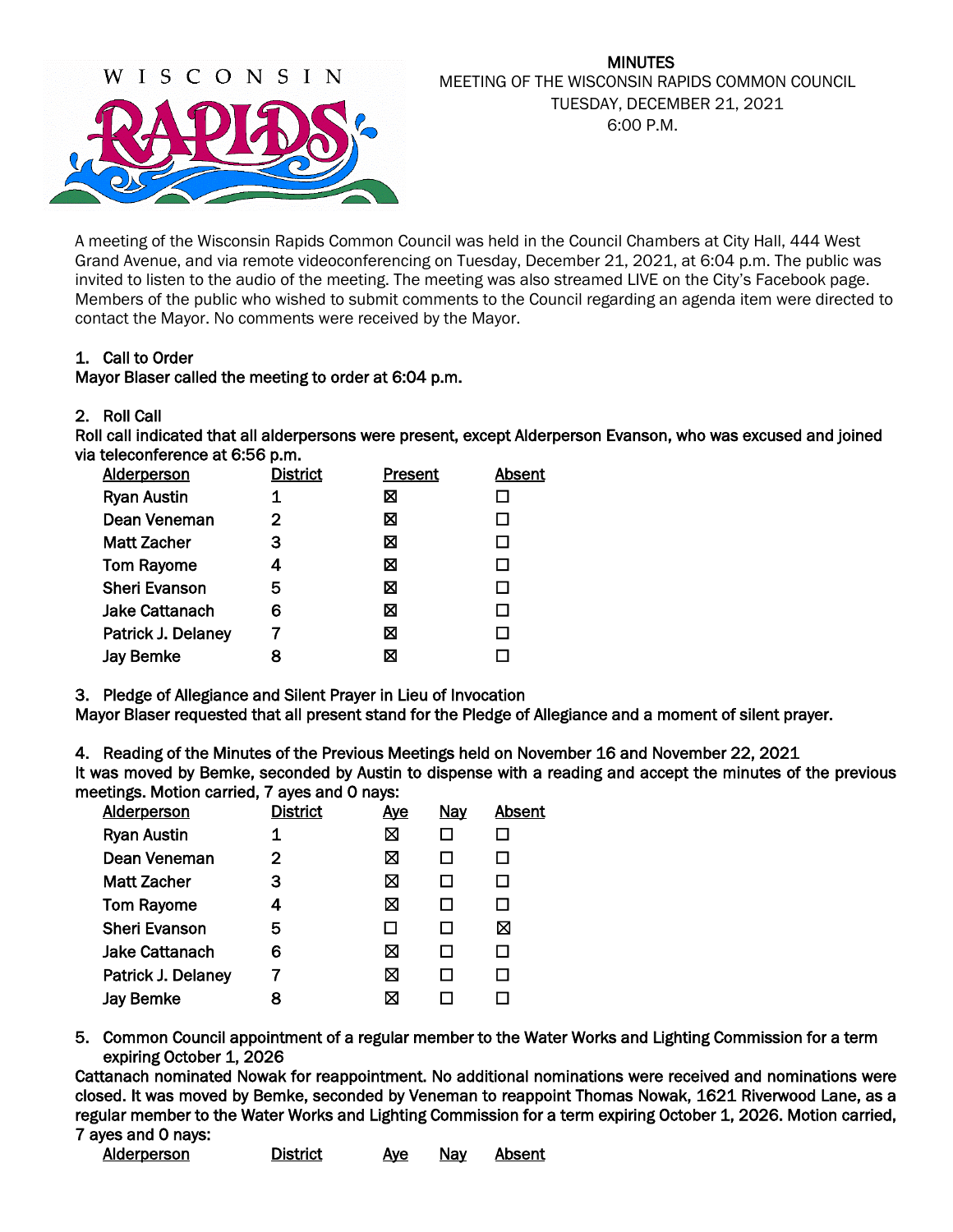| <b>Ryan Austin</b>    |   | ⋈ |   |
|-----------------------|---|---|---|
| Dean Veneman          | 2 | ⊠ |   |
| <b>Matt Zacher</b>    | 3 | ⊠ |   |
| <b>Tom Rayome</b>     | 4 | ⊠ |   |
| <b>Sheri Evanson</b>  | 5 |   | ⊠ |
| <b>Jake Cattanach</b> | 6 | ⊠ |   |
| Patrick J. Delaney    |   | ⊠ |   |
| <b>Jay Bemke</b>      |   | ⊠ |   |

6. Consider for approval Mayor Blaser's appointment of Elizabeth St. Myers, 1430 Lily Lane, to the Library Board as a regular member to replace Anne Zacher, for a term expiring July 1, 2022

It was moved by Austin, seconded by Zacher to approve the appointment of Elizabeth St. Myers, 1430 Lily Lane, as a regular member to the Library Board to replace Anne Zacher, for a term expiring July 1, 2022. Motion carried, 7 ayes and 0 nays:

| <b>District</b> | <u>Aye</u> | Nay | Absent |
|-----------------|------------|-----|--------|
| 1               | ⊠          |     |        |
| 2               | ⊠          |     |        |
| з               | ⊠          |     |        |
| 4               | ⊠          |     |        |
| 5               |            |     | ⊠      |
| 6               | ⊠          |     |        |
|                 | ⊠          |     |        |
| я               | ⊠          |     |        |
|                 |            |     |        |

7. Common Council appointment of Election Inspectors for the 2022-2023 term:

A. Democratic Party Inspectors

It was moved by Zacher, seconded by Veneman to appoint the Election Inspectors for the 2022-2023 term from the Democratic Party as presented. Motion carried, 7 ayes and 0 nays:

| <b>District</b> | <u>Ave</u> | <b>Nay</b> | Absent |
|-----------------|------------|------------|--------|
| 1               | 区          |            |        |
| 2               | ⊠          |            |        |
| 3               | ⊠          |            | П      |
| 4               | ⊠          |            |        |
| 5               |            |            | ⊠      |
| 6               | ⊠          |            | ப      |
|                 | ⊠          |            |        |
| 8               | ⊠          |            |        |
|                 |            |            |        |

#### B. Republican Party Inspectors

It was moved by Zacher, seconded by Veneman to appoint the Election Inspectors for the 2022-2023 term from the Republican Party as presented. Motion carried, 7 ayes and 0 nays:

| <b>Alderperson</b>    | <b>District</b> | <u>Aye</u> | <b>Nay</b> | Absent |
|-----------------------|-----------------|------------|------------|--------|
| <b>Ryan Austin</b>    | 1               | ⊠          |            |        |
| Dean Veneman          | 2               | 区          |            |        |
| <b>Matt Zacher</b>    | 3               | 区          |            |        |
| <b>Tom Rayome</b>     | 4               | ⊠          |            |        |
| <b>Sheri Evanson</b>  | 5               | ப          |            | ⊠      |
| <b>Jake Cattanach</b> | 6               | ⊠          |            | ΙI     |
| Patrick J. Delaney    |                 | ⊠          |            |        |
| <b>Jay Bemke</b>      | 8               | ⊠          |            |        |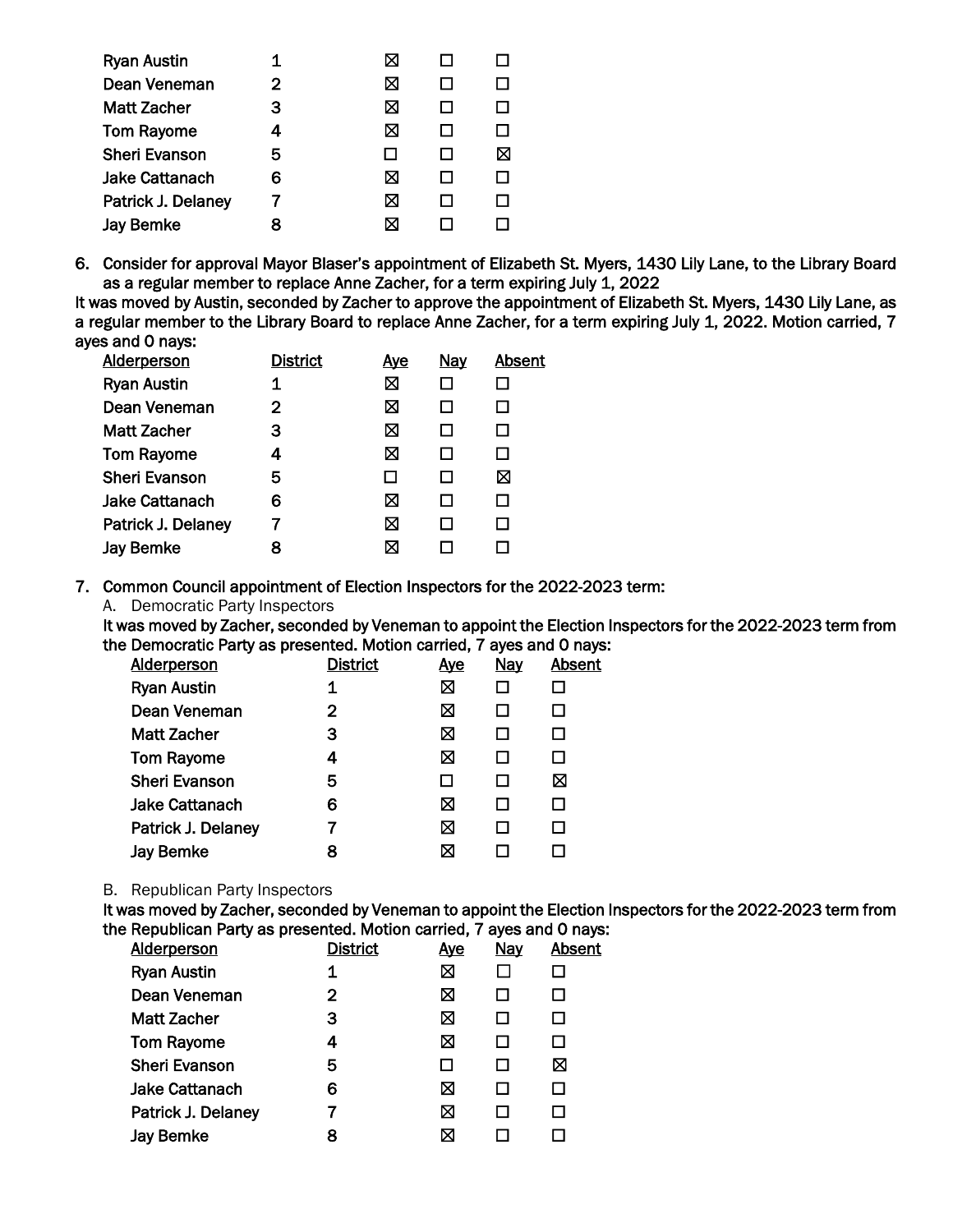## C. Unaffiliated Inspectors

It was moved by Zacher, seconded by Veneman to appoint the unaffiliated Election Inspectors for the 2022- 2023 term as presented. Motion carried, 7 ayes and 0 nays:

| <b>Alderperson</b>    | <b>District</b> | <u>Aye</u> | <b>Nay</b> | Absent |
|-----------------------|-----------------|------------|------------|--------|
| <b>Ryan Austin</b>    | 1               | Ø          |            |        |
| Dean Veneman          | $\overline{2}$  | Ø          |            |        |
| <b>Matt Zacher</b>    | 3               | Ø          |            |        |
| <b>Tom Rayome</b>     | 4               | ⊠          |            |        |
| <b>Sheri Evanson</b>  | 5               | ΙI         |            | ⊠      |
| <b>Jake Cattanach</b> | 6               | ⊠          |            |        |
| Patrick J. Delaney    |                 | ⊠          |            |        |
| <b>Jay Bemke</b>      | 8               | ⊠          |            |        |
|                       |                 |            |            |        |

8. Consider a Resolution Changing the Polling Place for Wards 14, 15, and 16 from the Centralia Center to East Junior High School

It was moved by Bemke, seconded by Austin to adopt a Resolution Changing the Polling Place for Wards 14, 15 and 16 from the Centralia Center to East Junior High School. Motion carried, 7 ayes and 0 nays. Resolution No. 36 (2021)

| <b>Alderperson</b>    | <b>District</b> | <u>Ave</u> | <b>Nay</b> | Absent |
|-----------------------|-----------------|------------|------------|--------|
| <b>Ryan Austin</b>    | 1               | ⊠          |            |        |
| Dean Veneman          | $\mathbf{2}$    | ⊠          |            |        |
| <b>Matt Zacher</b>    | 3               | ⊠          | П          |        |
| <b>Tom Rayome</b>     | 4               | ⊠          | П          |        |
| <b>Sheri Evanson</b>  | 5               |            | LΙ         | ⊠      |
| <b>Jake Cattanach</b> | 6               | ⊠          |            |        |
| Patrick J. Delaney    |                 | ⊠          | l I        |        |
| Jay Bemke             | 8               | ⊠          |            |        |
|                       |                 |            |            |        |

## 9. Consider for Adoption the Actions of the Planning Commission at its meeting held on December 6, 2021:

Date of Meeting: December 6, 2021

Reported to Council: December 21, 2021

The Planning Commission met at 4:00 p.m. on December 6, 2021 in the City of Wisconsin Rapids Council Chambers, 444 West Grand Avenue, and via remote audioconferencing. Members present included Chairperson Shane Blaser, Ryan Austin, Eric Daven, Lee Thao, Susan Feith, and Ben Goodreau via Zoom. Absent was Shane Burkart. Also present at the meeting were Kyle Kearns, Carrie Edmondson, Earl Haefs, Chris Jackson, and Matt Zacher. Jim Lucas and Kyle Stern attended remotely as well. The meeting was called to order at 4:00 p.m.

1. Approval of the reports from the November 1, 2021 Plan Commission meeting

Motion by Austin to approve the reports from the November 1, 2021 Plan Commission meeting; second by Daven. Motion carried (6 – 0)

2. Plan-21-1203; Consolidated Water Power Company – request to alter boundary lines of a nonconforming lot to lessen the nonconformity at 2721 5th Avenue (Parcel ID's 3400447A, & 3400310)

Motion by Thao to approve PLAN-21-1203; Consolidated Water Power Company – request to alter boundary lines of a nonconforming lot to lessen the nonconformity at 2721 5th Avenue (Parcel ID's 3400447A, & 3400310); second by Austin. Motion carried (6 – 0)

3. PLAN-21-1193; Assumption High School - request for a sign exception to increase the maximum height for a proposed ground sign from 8 feet to 10 feet 3 inches at 445 Chestnut St. (Parcel ID 3408404)

Staff recommended denial due to the applicable standards of review not being met.

Earl Haefs, Chris Jackson and Mayor Blaser spoke in favor of the sign exception.

Discussions took place regarding the type of signage proposed, light intensity of the EMC, sign height, sign code requirements for Institutional zoning districts, the application process, and various other aspects of the request, to which Staff responded.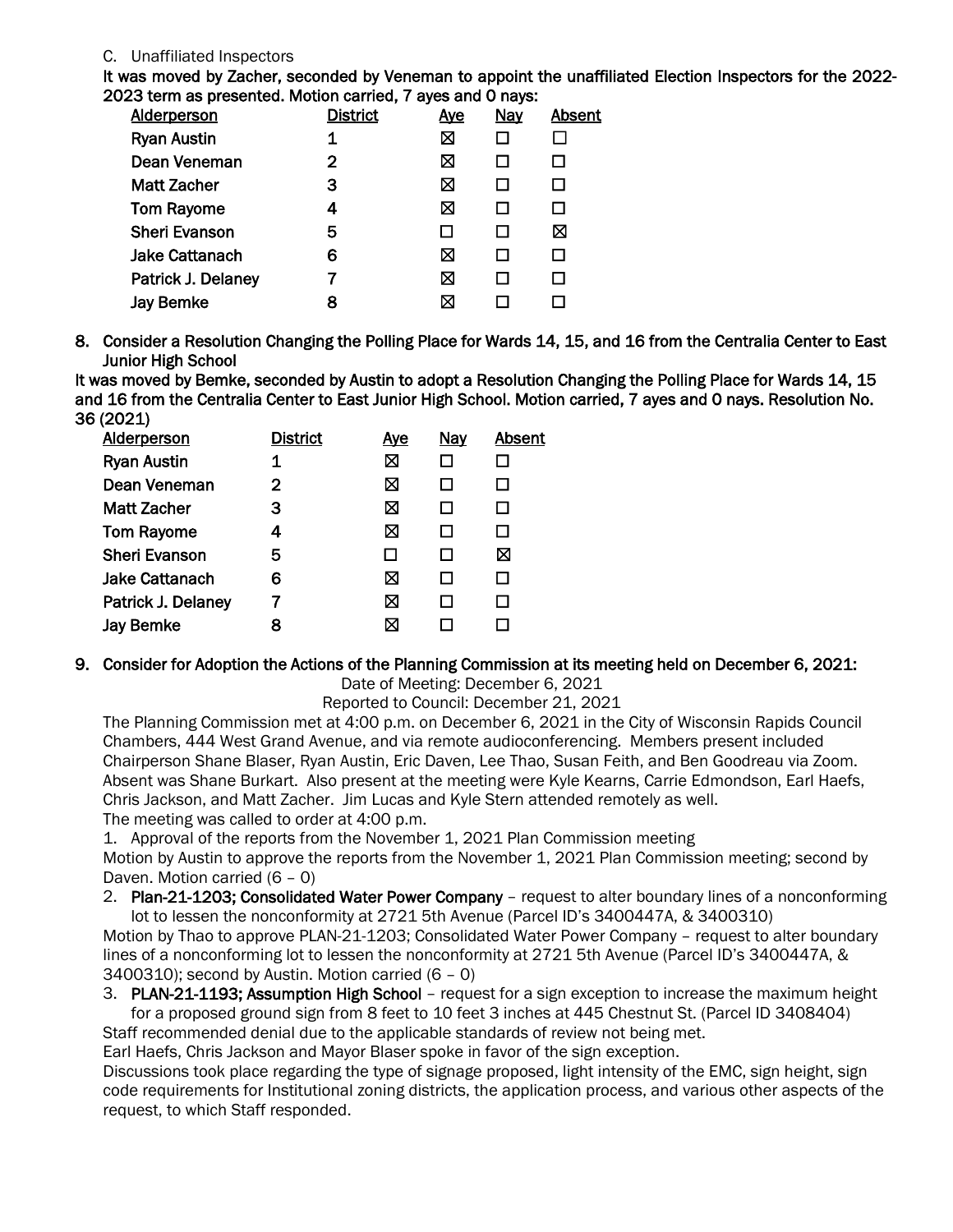Motion by Blaser to approve PLAN-21-1193; Assumption High School – request for a sign exception to increase the maximum height for a proposed ground sign from 8 feet to 10 feet 3 inches at 445 Chestnut St. (Parcel ID 3408404); second by Thao.

Commissioner Blaser explained the motion was due to the property being institutional and non-profit. Continued discussion occurred amongst the Commission regarding the regulations in the new sign code. Staff recommended an ordinance to the sign code for ground sign height, rather than a sign exception. Motion failed  $(1 - 5)$ 

4. PLAN-21-1185; Theresa Cashman, Out of the Box Coffee House – request for a site plan review for the expansion of an existing café at 3820 8th Street South (Parcel ID 3413806)

Commissioners addressed the conditions for occupancy, the adherence to conditions of approval, and construction codes and safety and other aspects of the project, to which Staff and Jim Lucas responded. Motion by Daven to approve PLAN-21-1185; Theresa Cashman, Out of the Box Coffee House – request for a site plan review for the expansion of an existing café at 3820 8th Street South (Parcel ID 3413806), subject to the following conditions:

- a. An updated site/landscaping plan shall be submitted for review and approval by the Community Development Department, including identified landscaping.
- b. A lighting plan shall be submitted for review and approval by the Community Development Department.
- c. A dumpster enclosure shall be installed, to be reviewed and approved by the Community Development Department.
- d. All applicable permits through the City of Wisconsin Rapids and other jurisdictions, shall be obtained.

e. Community development staff shall have the authority to approve minor modifications to the plans. Second by Blaser. Motion carried (6 – 0)

5. PLAN-21-1176; Kyle Stern – public hearing and action on a request for a conditional use permit to renovate the building into mixed-use housing at 1551 West Grand Avenue (Parcel ID 3402369)

Public hearing opened at 5:04 p.m.

Speaking against: none

Speaking in favor: none

Public hearing closed at 5:05 p.m.

Commissioners discussed code requirements for offices, current and future parking, Right-of Way, landscaping, unit sizes and other aspects of the project, to which Staff replied.

Motion by Daven to approve PLAN-21-1176; Kyle Stern – public hearing and action on a request for a conditional use permit to renovate the building into mixed-use housing at 1551 West Grand Avenue (Parcel ID 3402369), subject to the following conditions:

- a. Approval of the conditional use permit shall include a reduction of parking for each 1-bedroom or studio dwelling unit, resulting in a total parking requirement of 7 for the use.
- b. The floor plan shall include a separate dedicated commercial land use, such as a retail or professional office.
- c. A shared parking agreement to utilize three parking spaces shall be created with the Wisconsin Rapids School District and recorded in the office of the Wood County register of deeds, with a copy submitted to the Community Development Director.
- d. Trash containers should be limited to two carts for garbage and two carts for recyclables and stored on the south side of the property, or within an appropriately screened refuse enclosure.
- e. Hours of operation and service deliveries for the commercial component shall occur between 7:00 a.m. and 7:00 p.m.
- f. Applicable building permits though the City shall be obtained.

g. Community Development staff shall have the authority to approve minor modifications to the plans.

# Second by Austin. Motion carried (6 – 0) Resolution No. 37 (2021)

# 6. Adjourn

Motion to adjourn by Daven; second by Thao. Motion carried (6 – 0). Meeting adjourned at 5:28 p.m. Zacher requested that item #3 be held out for separate vote. It was moved by Zacher, seconded by Bemke to approve and adopt the balance of the report, holding out item #3. Motion carried, 7 ayes and 0 nays:

| <b>Alderperson</b> | <b>District</b> | <u>Aye</u> | <u>Nay</u> | <b>Absent</b> |
|--------------------|-----------------|------------|------------|---------------|
| <b>Ryan Austin</b> |                 | ⊠          |            |               |
| Dean Veneman       | 2               |            |            |               |
| <b>Matt Zacher</b> | з               | ⋈          |            |               |
| <b>Tom Rayome</b>  |                 | M          |            |               |
|                    |                 |            |            |               |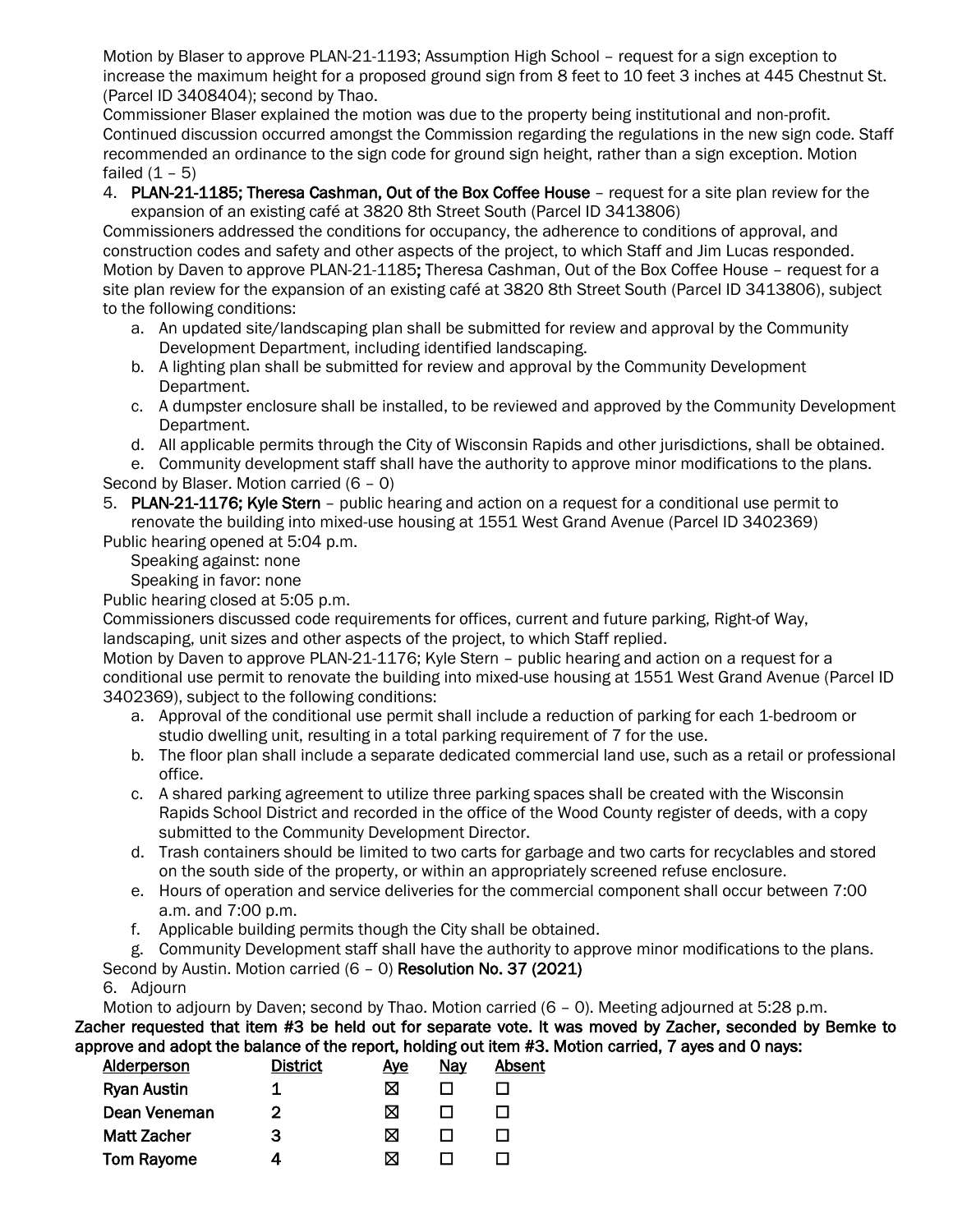| ხ |   |  |
|---|---|--|
| Ⴌ | M |  |
|   | M |  |
| x | M |  |
|   |   |  |

Regarding item #3, it was moved by Austin, seconded by Veneman to approve the item as presented. Motion carried, 5 ayes and 2 nays:

| <b>Alderperson</b>    | <b>District</b> | <u>Ave</u> | <b>Nay</b> | <b>Absent</b> |
|-----------------------|-----------------|------------|------------|---------------|
| <b>Ryan Austin</b>    |                 | ⊠          |            |               |
| Dean Veneman          | 2               | ⊠          |            |               |
| <b>Matt Zacher</b>    | 3               | ⊠          |            |               |
| <b>Tom Rayome</b>     | 4               | ⊠          |            |               |
| <b>Sheri Evanson</b>  | 5               |            |            | ⊠             |
| <b>Jake Cattanach</b> | 6               |            | ⊠          |               |
| Patrick J. Delaney    |                 |            | ⊠          |               |
| <b>Jay Bemke</b>      | 8               |            |            |               |
|                       |                 |            |            |               |

#### 10. Consider for Adoption the Actions of the Standing Committees of the Common Council, as Follows:

A. REPORT OF THE FINANCE AND PROPERTY COMMITTEE MEETING HELD ON NOVEMBER 4, 2021:

Tom Rayome, Chairperson Jake Cattanach, Secretary Jay Bemke

Date of Meeting: November 4, 2021

Reported to Council: December 21, 2021

The Finance and Property Committee met at 4:30 p.m. on Thursday, November 4, 2021 in the Council Chambers at City Hall. The meeting was LIVE on Wisconsin Rapids Community Media (WRCM) Spectrum Channel 985 and Solarus Channel 3, online a[t www.wr-cm.org](http://www.wr-cm.org/) or via WRCM's Roku app, and was streamed LIVE on the City of Wisconsin Rapids Facebook page.

All members of the Finance and Property Committee were present except for Alderperson Bemke. Also in attendance were Alderperson Evanson, Andy Barnett, Alderperson Delaney (via zoom), and Tim Desorcy. 1. Call to Order

Chairperson Rayome called the meeting to order at 4:34 p.m.

2. 2022 McMillan Memorial Library Budget Review

McMillan Library Director Andy Barnett presented and reviewed the 2022 McMillan Library budget with the Committee.

No action was taken.

3. 2022 City of Wisconsin Rapids Budget Review

Finance Director Tim Desorcy addressed questions on the 2022 budget. No action was taken.

4. Adjourn

It was moved by Cattanach, seconded by Rayome to adjourn. Motion carried and the meeting adjourned at 6:01 p.m.

Alderperson Evanson joined the meeting via videoconference at this point.

It was moved by Rayome, seconded by Cattanach to approve and adopt the actions of the Committee. Motion carried, 8 ayes and 0 nays:

| <b>Alderperson</b>    | <b>District</b> | <u>Aye</u> | <b>Nay</b>   |
|-----------------------|-----------------|------------|--------------|
| <b>Ryan Austin</b>    | 1               | X          | $\mathsf{L}$ |
| Dean Veneman          | $\overline{2}$  | ⊠          | П            |
| <b>Matt Zacher</b>    | 3               | X          | П            |
| <b>Tom Rayome</b>     | 4               | X          | П            |
| <b>Sheri Evanson</b>  | 5               | X          | П            |
| <b>Jake Cattanach</b> | 6               | ⊠          | П            |
| Patrick J. Delaney    | 7               | X          | П            |
| <b>Jay Bemke</b>      | 8               | ⊠          |              |

B. REPORT OF THE FINANCE AND PROPERTY COMMITTEE MEETING HELD ON DECEMBER 7, 2021: Tom Rayome, Chairperson Jake Cattanach, Secretary Jay Bemke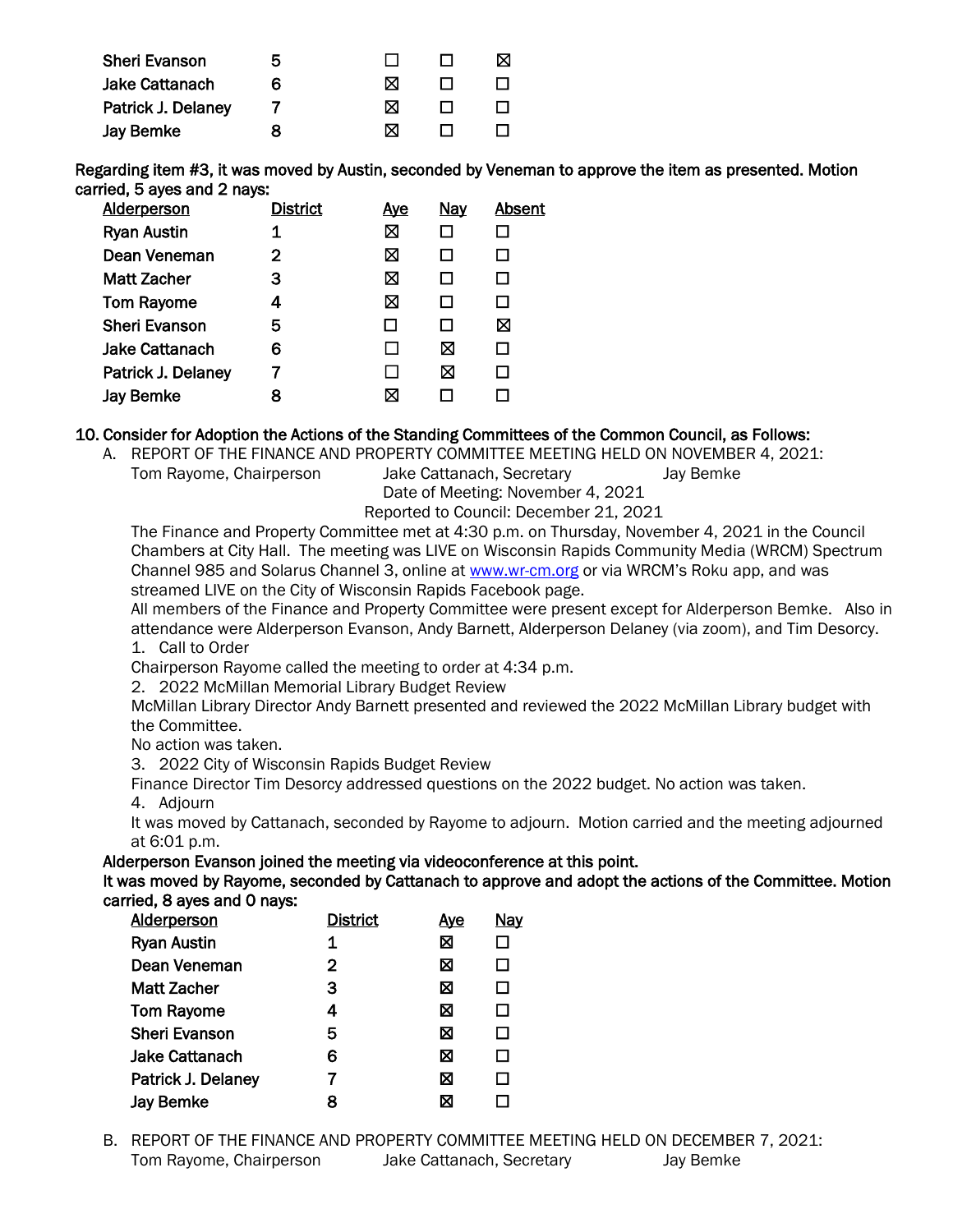# Date of Meeting: December 7, 2021

## Reported to Council: December 21, 2021

The Finance and Property Committee met at 4:30 p.m. on Tuesday, November 4, 2021 in the Council Chambers at City Hall. The meeting was LIVE on Wisconsin Rapids Community Media (WRCM) Spectrum Channel 985 and Solarus Channel 3, online a[t www.wr-cm.org](http://www.wr-cm.org/) or via WRCM's Roku app, and was streamed LIVE on the City of Wisconsin Rapids Facebook page.

All members of the Finance and Property Committee were present with Alderperson Cattanach attending via remote. Also in attendance were Alderperson Veneman, Alderperson Delaney, Mayor Blaser, Paul Vollert, Interim Fire Chief Eckes, and Tim Desorcy.

1. Call to Order

Chairperson Rayome called the meeting to order at 4:36 p.m.

2. Review and approve a proposal to purchase a used Finn T30 Hydroseeder

It was moved by Bemke, seconded by Rayome to approve the purchase of a Finn T30 Hydroseeder from LF George, Inc, for \$11,800.00. Motion carried.

3. Review and approve a proposal to purchase a roller attachment and counter weights for Public Works Skid Steer

It was moved by Cattanach, seconded by Bemke to approve the purchase of a CV119 Vibratory Compactor and two sets of rear weights and hardware from Fabick of Wausau for \$12,000.00. Motion carried.

4. Consider for approval a request from the Wisconsin Rapids Fire Department to apply for the Assistance to Firefighters Grant

It was moved by Cattanach, seconded by Bemke to approve the application for an Assistance to Firefighters Grant in the amount \$103,000 with the local match in the amount of \$5,150.00. Motion carried.

5. Consider for approval a Temporary Retail Class "B" Fermented Malt Beverages License for Central Wisconsin Cultural Center, Inc., 2651 Eighth Street South, for a Reception: Abstract Artists Invitational event to be held on Thursday, January 20, 2022 from 5:30 p.m. to 7:30 p.m.

It was moved by Rayome, seconded by Bemke to approve the Temporary Retail Class "B" Fermented Malt Beverages License for Central Wisconsin Cultural Center, Inc., 2651 Eighth Street South, for a Reception: Abstract Artists Invitational event to be held on Thursday, January 20, 2022 from 5:30 p.m. to 7:30 p.m. Motion carried.

6. Consider a request from E-Ways Sales LLC, d/b/a E-Ways Sales, Jonathan Ruder, agent, located at 2660 8th Street South #105 for renewal of a Pawnbroker, Secondhand Article Dealer and Secondhand Jewelry Dealer licenses

It was moved by Rayome, seconded by Cattanach to approve the renewal of a Pawnbroker, Secondhand Article Dealer and Secondhand Jewelry Dealer licenses for E-Ways Sales LLC, d/b/a E-Ways Sales, and Jonathan Ruder, agent, located at 2660 8th Street South #105. Motion carried.

7. Consider a request from GameStop, Inc. d/b/a GameStop #3254, Diana Saaheh-Jajeh, agent, located at 930 Kuhn Avenue for a renewal of a Secondhand Article Dealer license.

It was moved by Rayome, seconded by Bemke to approve the renewal of a Secondhand Article Dealer license for GameStop, Inc. d/b/a GameStop #3254, Diana Saaheh-Jajeh, agent, located at 930 Kuhn Avenue. Motion carried.

8. Consider for approval the Shared Ride Taxi Operating Contract between the City of Wisconsin Rapids and Wheels of Independence, Inc.

It was moved by Bemke, seconded by Cattanach to approve the Shared Ride Taxi Operating Contract between the City of Wisconsin Rapids and Wheels of Independence, Inc. Motion carried (See attachment  $No. 1$ ).

9. Consider for approval a resolution amending the 2021 Budget.

It was moved by Bemke, seconded by Rayome to approve the resolution amending the 2021 Budget. Motion carried (See attachment No. 2). Resolution No. 38 (2021)

10. Audit of the Bills

It was moved by Rayome, seconded by Bemke to approve check no. 10856 to 10996. Motion carried. 11. Set next meeting date

The date for the next regularly scheduled meeting of the Finance and Property Committee is January 4, 2022.

12. Adjourn

It was moved by Bemke, seconded by Cattanach to adjourn. Meeting adjourned at 5:08 p.m.

It was moved by Rayome, seconded by Austin to approve and adopt the actions of the Committee. Motion carried, 8 ayes and 0 nays: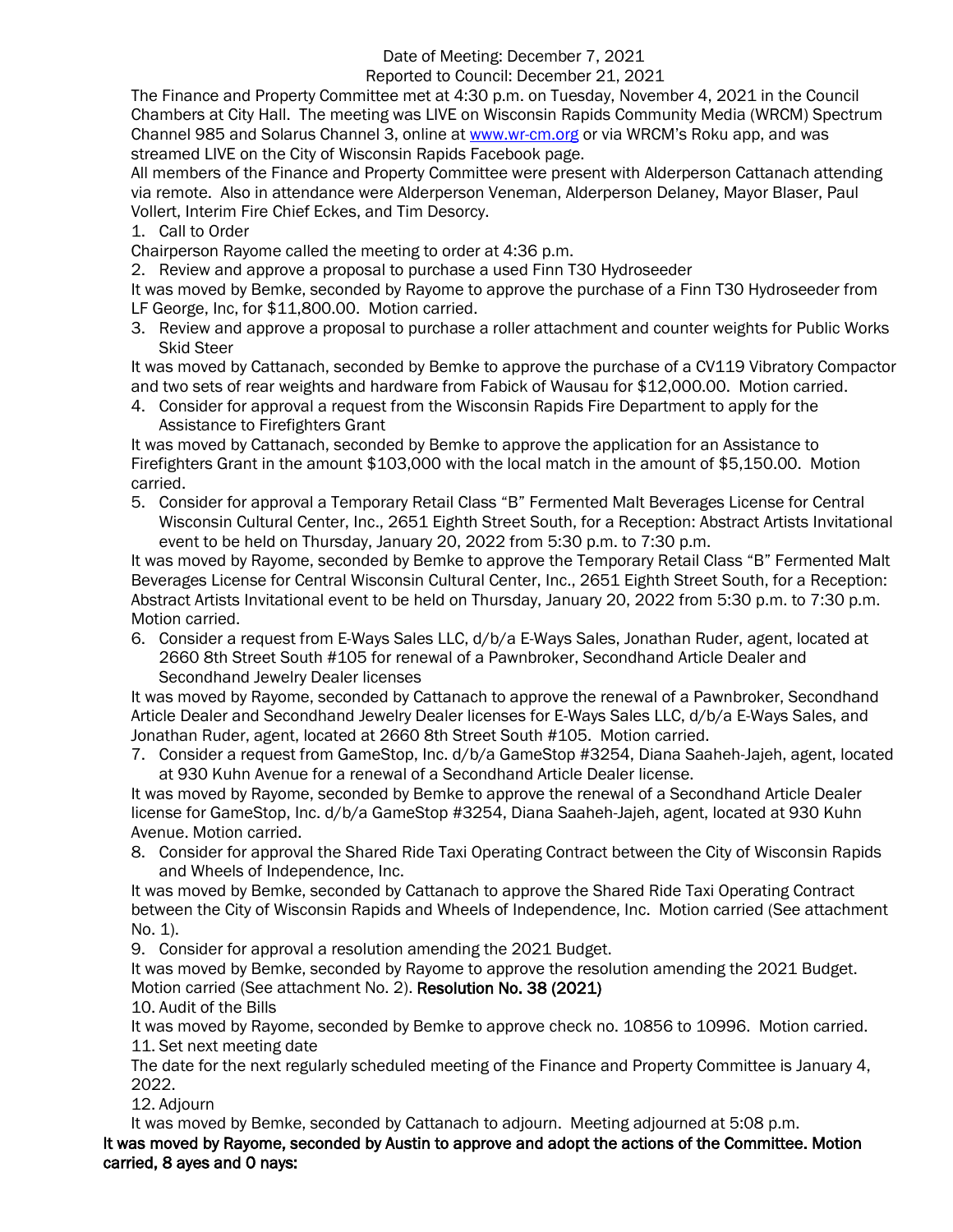| <b>Alderperson</b>   | <b>District</b> | Ave | <u>Nay</u> |
|----------------------|-----------------|-----|------------|
| <b>Ryan Austin</b>   | 1               | ⊠   |            |
| Dean Veneman         | 2               | ⊠   | LΙ         |
| Matt Zacher          | 3               | ⊠   | П          |
| <b>Tom Rayome</b>    | 4               | ⊠   | П          |
| <b>Sheri Evanson</b> | 5               | ⊠   | П          |
| Jake Cattanach       | 6               | ⊠   | П          |
| Patrick J. Delaney   | 7               | ⊠   | П          |
| <b>Jay Bemke</b>     | 8               | ⊠   |            |
|                      |                 |     |            |

C. REPORT OF THE PUBLIC WORKS COMMITTEE MEETING HELD ON DECEMBER 7, 2021: Ryan Austin **Matt Zacher** Patrick J. Delaney Matt Zacher **Patrick J. Delaney** 

Date of Meeting: December 7, 2021

Reported to Council: December 21, 2021

The Public Works Committee met on Tuesday, December 7, 2021 in the Council Chambers at City Hall and via remote videoconference. Ryan Austin, Matt Zacher, and Patrick Delaney were in attendance. Others attending are on file in the Clerk's office.

1. Call to order

The meeting was called to order at 6:00 pm

2. Review traffic control study report for the intersection of Apricot St and 15th St N

Motion by Delaney, second by Zacher to approve the City Engineer's recommendation to maintain the current intersection control. Motion carried (3-0)

3. Review traffic control study report for the intersection of Chestnut St and 12<sup>th</sup> St S

No action taken. Chairperson Austin referred this item to the January Public Works agenda.

4. Review traffic control study report for the intersection of Sampson St and Grove Ave Motion by Delaney, second by Zacher to approve the City Engineer's recommendation to augment the current two way stop with a W4-4P, Cross Traffic Does Not Stop sign. Motion carried (3-0)

5. Review speed study report for Chestnut St between Hill St and 8th St S

No action taken. Chairperson Austin requested additional information on existing signs and referred the item to the January Public Works agenda.

6. Consider approving a revision of the State Municipal Agreement for the W Jackson St Project Motion by Zacher, 2<sup>nd</sup> by Austin to approve the revised State/Municipal Agreement for the W Jackson St Project. Motion carried (3-0)

7. Review referral requesting direction to prioritize transportation utility efforts over special assessment administration.

Motion by Austin, second by Delaney to prioritize transportation utility development work over special assessment administration. Motion carried (3-0)

8. Consider approval of sewer lining contract to the lowest responsible bidder.

Motion by Delaney, second by Austin to approve the bid by Visu-Sewer for \$407,618 for the lining of sanitary sewer. Motion carried (3-0)

9. Review DPW November activities report

The report was reviewed with recognition of the passing of Wastewater Superintendent Ryan Giefer and of the excellent work he did for the City.

10. Review referral list

The referral list was reviewed.

11. Adjourn

Motion by Zacher, second by Delaney to adjourn. Motion carried (3-0). The meeting was adjourned at 7:01 pm

It was moved by Austin, seconded by Cattanach to approve and adopt the actions of the Committee. Motion carried, 8 ayes and 0 nays:

| <b>Alderperson</b> | <b>District</b> | Ave | <u>Nay</u> |
|--------------------|-----------------|-----|------------|
| <b>Ryan Austin</b> | 1               | ⊠   |            |
| Dean Veneman       | 2               | ⊠   |            |
| <b>Matt Zacher</b> | 3               | ⊠   |            |
| <b>Tom Rayome</b>  | 4               | N   |            |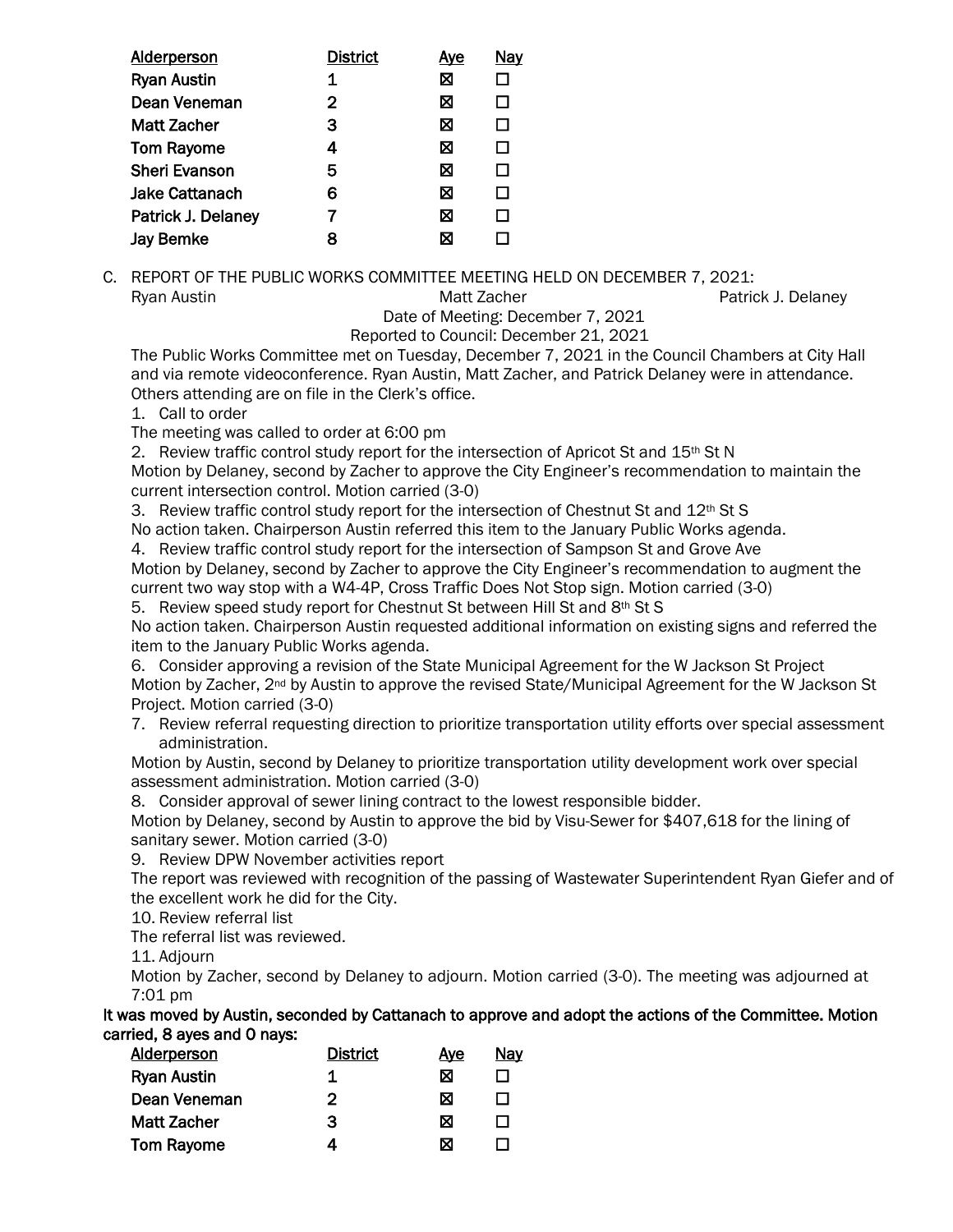| <b>Sheri Evanson</b>  | 5 | ⊠ |  |
|-----------------------|---|---|--|
| <b>Jake Cattanach</b> | 6 | ⊠ |  |
| Patrick J. Delaney    |   | ⊠ |  |
| <b>Jay Bemke</b>      | x | M |  |

D. REPORT OF THE HUMAN RESOURCES COMMITTEE MEETING HELD ON DECEMBER 13, 2021:

Jay Bemke, Chairperson **Dean Veneman, Secretary Sheri Evanson** 

Date of Meeting: December 13, 2021 Reported to Council: December 21, 2021

The Human Resources Committee held a meeting in the Council Chambers of City Hall, 444 West Grand Avenue, Wisconsin Rapids, and via remote videoconferencing, on Monday, December 13, 2021, at 5:00 p.m. All Committee members were present. Also present were Alderpersons Rayome and Delaney, Ryan Hartman, Todd Eckes, Sue Schill, and Mayor Shane Blaser.

1. Call to order

Chairperson Bemke called the meeting to order at 5:03 p.m.

2. Discuss and consider for approval the extension of the Employee Emergency Paid COVID-19 Leave set to expire on 12/31/21

Motion by Evanson, seconded by Bemke, to allow the Employee Emergency Paid COVID-19 Leave to expire on 12/31/21. Motion carried 3-0.

3. Discuss and consider for approval a request for a Tier 11 Firefighter position within WRFD Motion by Evanson, seconded by Veneman to approve the request for a Tier 11 Firefighter position within WRFD. Motion carried 3-0.

4. Discuss and consider for approval the attached revision to the Overtime and On-Call Pay Policy Motion by Bemke, seconded by Veneman to approve the revisions to the Overtime and On-Call Pay Policy

as presented. Motion carried 3-0.

5. Discuss and consider for approval the attached revision to the Copy and Fax Machine Use Policy Motion by Veneman, seconded by Bemke to approve the revisions to the Copy and Fax Machine Use Policy as presented. Motion carried 3-0.

6. The Committee may vote to go into closed session under Section 19.85(1)(e), Wis. Stats., which reads: "Deliberating or negotiating the purchasing of public properties, the investing of public funds, or conducting other specified public business, whenever competitive or bargaining reasons require a closed session"

Motion by Bemke, seconded by Veneman to move to go into closed session. Roll call vote taken. All members voted in the affirmative. Motion carried 3-0.

In closed session, the Committee discussed negotiation and bargaining strategy regarding labor negotiations with IAFF and WRPPA.

7. The Committee will return to open session

Motion by Veneman, seconded by Bemke to return to open session. Motion carried 3-0.

8. The Committee may vote to go into closed session pursuant to Section 19.85(1)(c) of the Wisconsin Statutes, which reads: "Considering employment, promotion, compensation, or performance evaluation data of any public employee over which the governmental body has jurisdiction or exercises responsibility."

Motion by Veneman, seconded by Bemke to go into closed session. Roll call vote was taken. Motion carried 2-1 with Evanson voting in the negative.

In closed session, the Committee discussed employment and compensation for a public employee, including a separation from employment.

9. The committee will return to open session

Motion by Bemke, seconded by Veneman to return to open session. Motion carried 3-0.

10. The Committee may take action in open session regarding employment and compensation for an employee, and a separation agreement

Motion by Bemke, seconded by Veneman to refer taking action regarding employment and compensation for an employee, and a separation agreement, to the full Common Council at the next Council meeting. Motion carried 2-1, with Evanson voting in the negative.

11. Consider the status of the Public Works Director position and its possible elimination Motion by Veneman, seconded by Bemke to refer the status of the Public Works Director position and its possible elimination to the full Common Council at the next Council meeting. Motion carried 2-1, with Evanson voting in the negative.

12. Discuss and consider for approval a request from Mayor Blaser for an organizational restructure of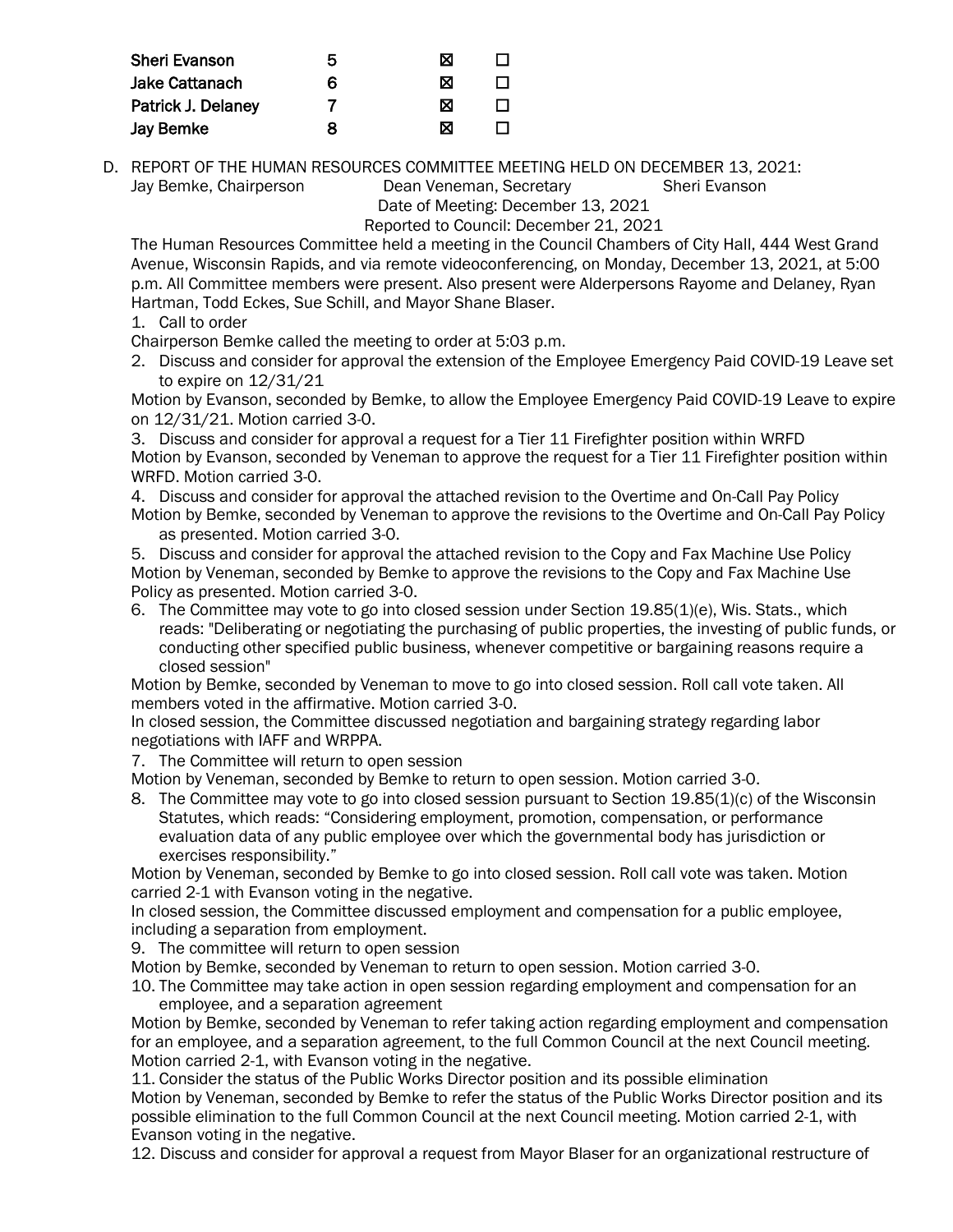#### the Department of Public Works

Motion by Veneman, seconded by Bemke to refer the approval of a request from Mayor Blaser for an organizational restructure of the Department of Public Works to the full Common Council at the next Council meeting. Motion carried 2-1, with Evanson voting in the negative.

13. Adjournment

Motion by Bemke, seconded by Veneman to adjourn. Motion carried 3-0. The meeting adjourned at 6:23 p.m.

Cattanach requested that item #3 be held out for separate vote. Bemke requested that items #8, #9, #10, #11, and #12 be held out for separate vote in closed session at the end of the Council meeting. It was moved by Bemke, seconded by Austin to approve and adopt the balance of the report, holding out items #3, #8, #9, #10, #11, and #12. Motion carried, 8 ayes and 0 nays:

| <b>Alderperson</b>    | <b>District</b> | <b>Aye</b> | <b>Nay</b> |
|-----------------------|-----------------|------------|------------|
| <b>Ryan Austin</b>    | 1               | ⊠          |            |
| Dean Veneman          | 2               | ⊠          | П          |
| <b>Matt Zacher</b>    | 3               | ⊠          | П          |
| <b>Tom Rayome</b>     | 4               | ⊠          | $\Box$     |
| <b>Sheri Evanson</b>  | 5               | ⊠          | □          |
| <b>Jake Cattanach</b> | 6               | ⊠          | П          |
| Patrick J. Delaney    |                 | ⊠          | П          |
| <b>Jay Bemke</b>      | 8               | ⊠          |            |

Regarding item #3, it was moved by Bemke, seconded by Veneman to approve the item as presented. Motion carried, 7 ayes and 1 nay:

| <b>Alderperson</b>    | <b>District</b> | <u>Aye</u>     | Nay |
|-----------------------|-----------------|----------------|-----|
| <b>Ryan Austin</b>    | 1               | X              |     |
| Dean Veneman          | 2               | ⊠              | П   |
| <b>Matt Zacher</b>    | 3               | ⊠              | П   |
| <b>Tom Rayome</b>     | 4               | X              | П   |
| <b>Sheri Evanson</b>  | 5               | X              | П   |
| <b>Jake Cattanach</b> | 6               | $\blacksquare$ | ⊠   |
| Patrick J. Delaney    |                 | ⊠              | П   |
| <b>Jay Bemke</b>      | 8               | ⊠              |     |

#### 11. Reports of Other Committees, Commissions and Boards; Department Reports

- A. Wisconsin Rapids Housing Authority held September 29, 2021
- B. Wisconsin Rapids Police Department monthly summaries for October and November 2021
- C. Police and Fire Commission held October 13 and November 10, 2021
- D. Wisconsin Rapids Fire Department monthly summary for November 2021
- E. South Wood County Airport Commission held November 4, 2021
- F. McMillan Memorial Library Services Committee held November 9, 2021 and Board of Trustees held November 17, 2021
- G. Water Works and Lighting Commission held November 10, 2021

It was moved by Austin, seconded by Bemke to place the reports on file. Motion carried, 7 ayes, 0 nays, and 1 abstention:

| Alderperson           | <b>District</b> | <u>Aye</u> | <b>Nay</b> | Abstain |
|-----------------------|-----------------|------------|------------|---------|
| <b>Ryan Austin</b>    |                 | ⊠          |            |         |
| Dean Veneman          | 2               | ⊠          |            |         |
| <b>Matt Zacher</b>    | 3               | ⊠          |            |         |
| <b>Tom Rayome</b>     | 4               | ⊠          |            |         |
| <b>Sheri Evanson</b>  | 5               | ⊠          |            |         |
| <b>Jake Cattanach</b> | 6               | ⊠          |            |         |
| Patrick J. Delaney    |                 |            |            | ⊠       |
| Jay Bemke             |                 | M          |            |         |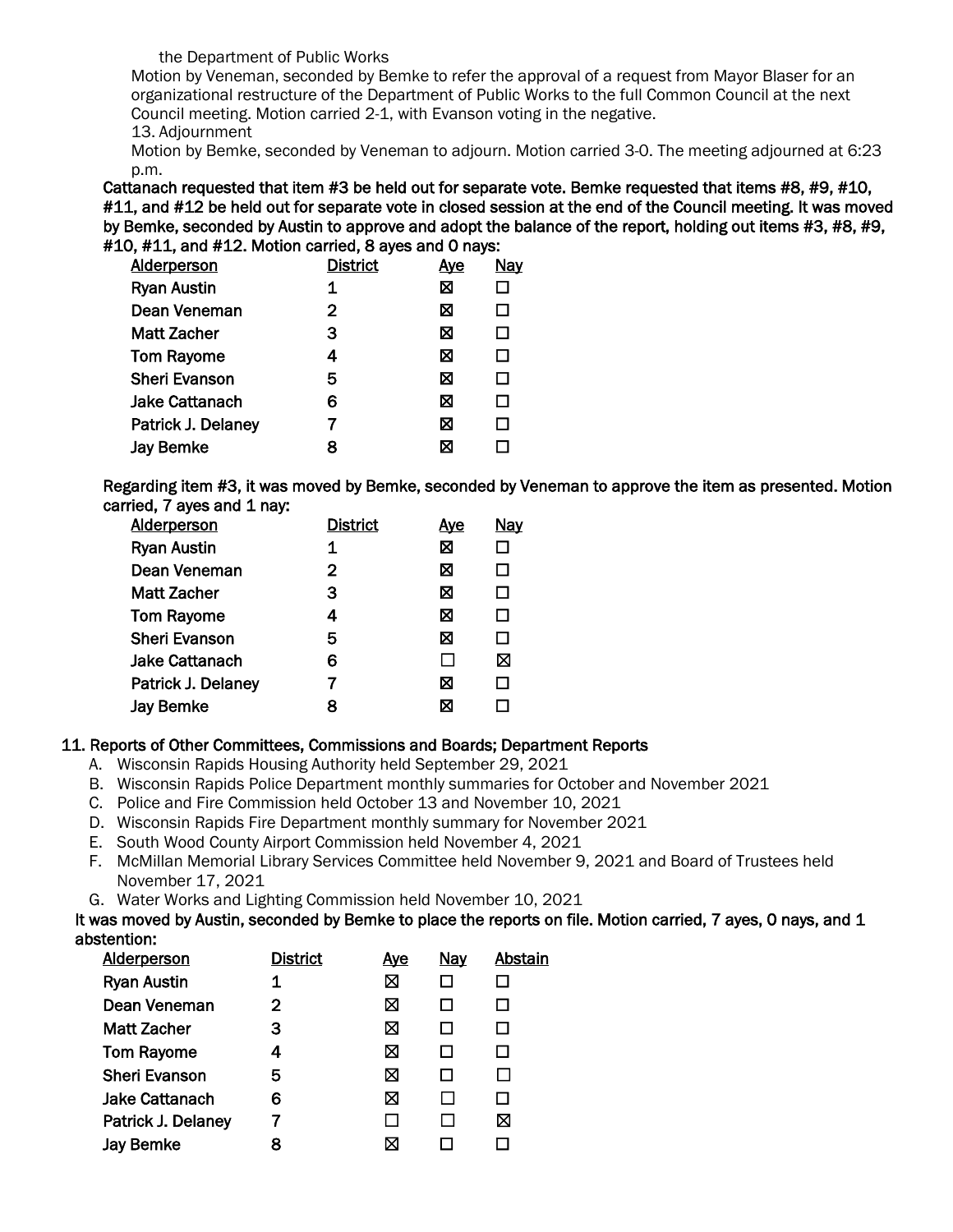#### 12. Referrals to Committee

- a. Delaney made a referral to the Finance and Property Committee for a balanced budget
- b. Delaney made a request for a private citizen sign-up sheet for Police and/or Fire Department checkins during loss of power or in an emergency situation

#### 13. Regarding Human Resources Committee items #8-12:

HRC #8. In open session, the Council may vote to go into closed session pursuant to Section 19.85(1)(c) of the Wisconsin Statutes, which reads: "Considering employment, promotion, compensation, or performance evaluation data of any public employee over which the governmental body has jurisdiction or exercises responsibility."

> In closed session, the Council may discuss employment and compensation for a public employee, including a separation agreement.

It was moved by Veneman, seconded by Zacher to go into closed session pursuant to Section 19.85(1)(c) of the Wisconsin Statutes, which reads: "Considering employment, promotion, compensation, or performance evaluation data of any public employee over which the governmental body has jurisdiction or exercises responsibility."

Roll call vote taken to go into closed session. Motion carried, 7 ayes and 1 nay, and the Council went into closed session.

| <b>Alderperson</b>   | <b>District</b> | Aye | Nay    |
|----------------------|-----------------|-----|--------|
| <b>Ryan Austin</b>   | 1               | ⊠   |        |
| Dean Veneman         | $\mathbf{2}$    | ⊠   | ш      |
| <b>Matt Zacher</b>   | 3               | ⊠   | П      |
| <b>Tom Rayome</b>    | 4               | ⊠   | $\Box$ |
| <b>Sheri Evanson</b> | 5               | П   | ⊠      |
| Jake Cattanach       | 6               | ⊠   | П      |
| Patrick J. Delaney   |                 | ⊠   | П      |
| <b>Jay Bemke</b>     | 8               | X   |        |

In closed session, the Council discussed employment and compensation for a public employee, including a separation agreement.

#### HRC #9. The Council will return to open session

Motion by Bemke, seconded by Veneman to return to open session. Motion carried, 8 ayes and 0 nays, and the Council returned to open session.

| <b>Alderperson</b>   | <b>District</b> | <u>Aye</u> | <b>Nay</b> |
|----------------------|-----------------|------------|------------|
| <b>Ryan Austin</b>   | 1               | ⊠          |            |
| Dean Veneman         | $\mathbf{2}$    | ⊠          |            |
| Matt Zacher          | З               | ⊠          | П          |
| <b>Tom Rayome</b>    | 4               | ⊠          | П          |
| <b>Sheri Evanson</b> | 5               | ⊠          |            |
| Jake Cattanach       | 6               | ⊠          | П          |
| Patrick J. Delaney   |                 | ⊠          | П          |
| <b>Jay Bemke</b>     | 8               | ⊠          |            |

HRC #10. The Council may take action in open session regarding employment and compensation for an employee, and a separation agreement

It was moved by Zacher, seconded by Veneman to approve the following terms for a separation from employment for Joe Terry:

Upon tendering of his irrevocable resignation on or before January 7, 2022, the payment of 6 months' severance pay, to be paid in a lump sum of \$21,700 on December 30, 2021, and a lump sum of \$33,317.50 on January 13, 2022; health and dental insurance with employee contribution through February 28, 2022; and the execution of a Separation Agreement and Release with terms as approved by the City Attorney.

Motion carried, 6 ayes, 1 nay, and 1 abstention:

| Alderperson        | <b>District</b> | Aye | Nav | Abstain |
|--------------------|-----------------|-----|-----|---------|
| <b>Ryan Austin</b> |                 |     |     |         |